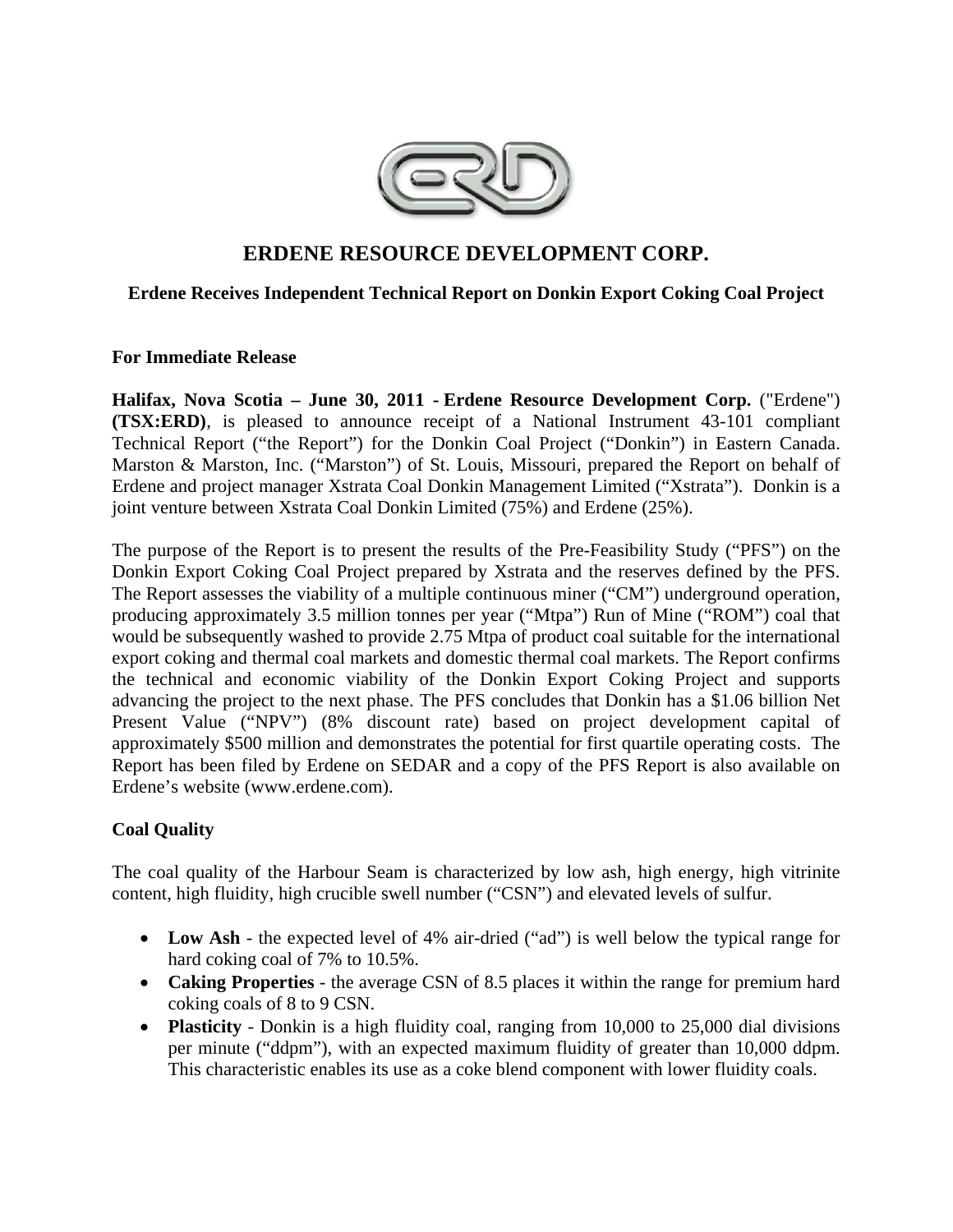**Sulfur** - the expected product sulfur content of 3% ad is above the typical range for hard coking coal which ranges to a maximum of 0.8% ad. However, this does not preclude the use of this coal in coking coal blends for the manufacturing of coke.

The Hub Seam metallurgical and thermal coal quality data is limited.

Subject to further coal testing, approximately 75% of product coal from Donkin is targeted to be marketed as a coking coal blend into international coking coal markets with the remaining 25% expected to be marketed to domestic and international thermal coal markets.

## **Mineral Resources and Reserves**

The Report restates the coal resources for the Hub and Harbour Seams at Donkin with no change from previously reported resource estimates. The Report also classified a portion of the resources for the Hub and Harbour Seams as reserves. The Indicated Resources for the Hub and Harbour Seams are 73 million tonnes ("Mt") and 101 Mt respectively, for a total Indicated Resource of 174 Mt. Included in these resource numbers are 28 Mt and 30 Mt of Probable Reserves from the Hub and Harbour Seams, respectively, for a total of 58 Mt of Probable Reserves. The effective date for the resource and reserve estimates is May 2011.

Indicated Resources are those within the envelope of the offshore drill holes. Key parameters used in calculating resources included: Density of 1.3 g/cc; minimum 100 metres between seabed and coal seam; maximum depth below seafloor of 700 metres; 75 metre exclusion zone around drill holes; 150 metre exclusion zone around the Donkin Fault and no resources were estimated within 100 metres of the No. 20 mine for the Harbour Seam.

Key parameters used in calculating reserves included: Mining method is room-and-pillar mining with partial pillar extraction utilizing continuous miners; mine plans were limited to the Indicated Resource boundary; minimum overburden thickness of 175 to 200 metres; a 10% out of seam dilution was included; specific gravity of 1.45; 150 metre exclusion zone for the Donkin Fault (75 metres on either side) and 100 metre barrier surrounding drill holes; a 10% mining loss was included; and Salamon and squat pillar formulas were used for pillar design. Reserves are based on the assumption that the Harbour Seam coal and 50% of the Hub Seam coal are marketable as coking coal, and the other 50% of the Hub Seam coal is marketable as a thermal product.

As stated in the Report, there are no known environmental nor environmental permitting issues to which the estimate of mineral resources and mineral reserves may be materially affected except for the normal regulatory approvals presently being sought for Donkin. In addition, Erdene is unaware of any legal or political risks that could materially affect the potential development of the Donkin project.

There are sufficient Reserves at Donkin for the first 20 years of mining. These form the basis of the economic analysis. No Inferred tonnages are included in the economic analysis.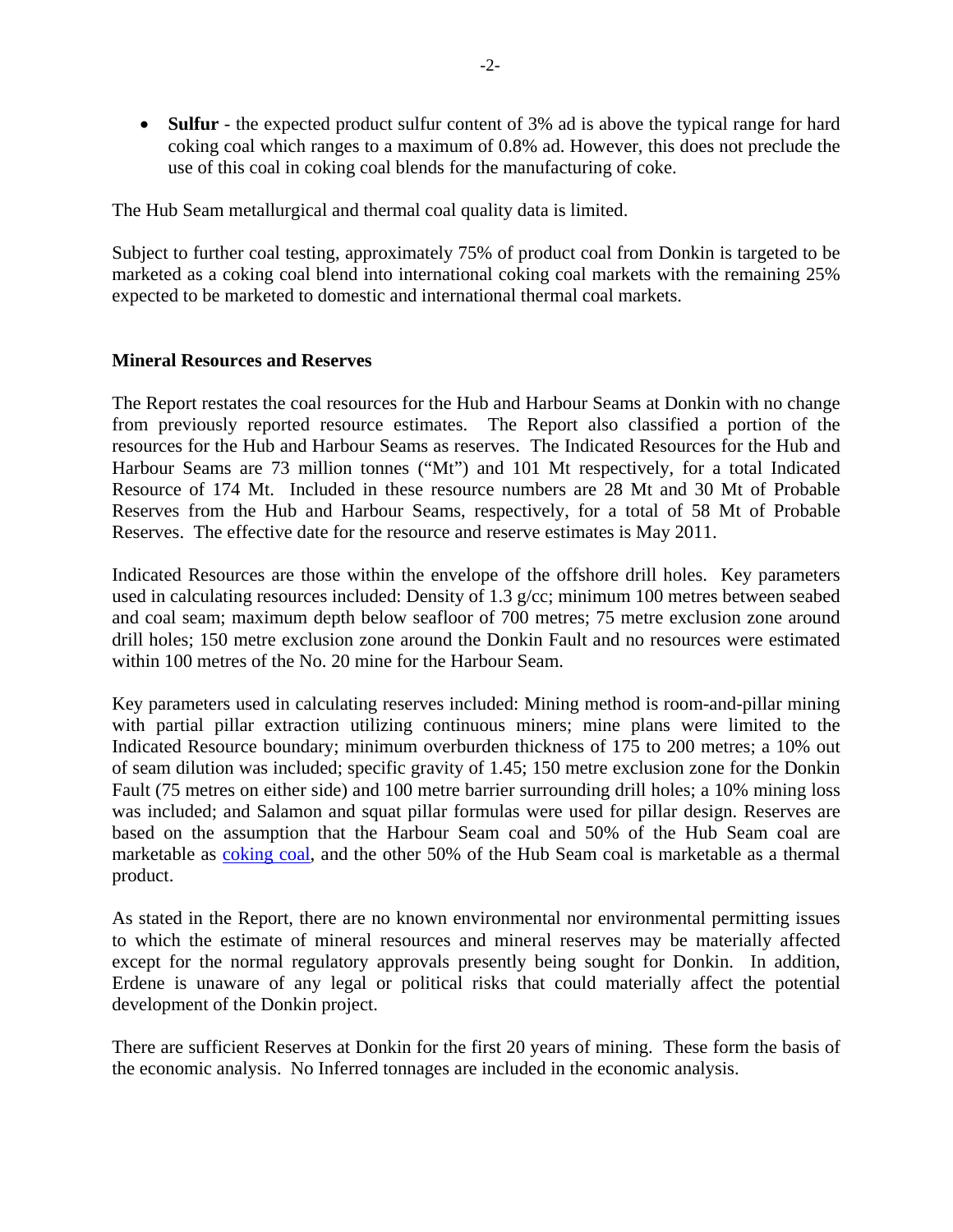## **Project Plans**

On June 28, 2011 a draft Project Description document was filed with Federal and Provincial regulators. This is the initial step in the Environmental assessment ("EA") process. document seeks approval for the 2.75 Mtpa export coking coal project. The regulators will now review and provide comment prior to the final document being approved and filed as a public document. This final document and any alterations by regulators will guide the comprehensive environmental assessment study as well as the preparation of the feasibility study and the project design.

The feasibility stage will include the initial phase of mining, referred to as the exploration phase. The intent is to deploy one CM section in the Harbour Seam one year after securing an off-take agreement for the ROM coal. The exploration phase will provide the opportunity to collect multiple Harbour Seam bulk samples for testing the coal quality, geotechnical information on the roof, floor and coal, data on structures and gas desorption and underground drilling from the Harbour Seam will allow for collection of data for all categories within the Hub Seam. The additional geological and geotechnical information as well as the results of bulk sample testing by potential customers, will provide information necessary to finalize the mine and plant design and the ultimate production including an evaluation of the viability of a longwall. Included in this study would be continued work on the studies, plans, permits and licenses necessary to start construction and operate the mine. The Feasibility Study is estimated to cost \$94.2 million and is forecast to be conducted over a 24-month period. The estimated cost includes tunnel rehabilitation, exploration mining along with the cost of the mining equipment and the study. The schedule for this initial development is dependent on securing a coal off-take agreement. Full development plans will be based on the outcome of the Feasibility Study.

## **Qualified Person**

The Technical Report on the Donkin Coal Project was prepared under the supervision and based on information compiled by Mr. Lynn Partington, who is an Executive Mining Consultant of Marston and Marston Inc. Mr. Partington is also a Qualified Person within the meaning of such term under NI 43-101 and a member of the Kentucky Society of Professional Engineers and Association of Professional Engineers, Geologists and Geophysicists of Alberta. Mr. Partington consents to the inclusion in this release of the matters based on his information in the form and context in which it appears.

## **About Erdene**

Erdene Resource Development Corp. is a diversified resource company with multiple projects at various stages of development from exploration to production; all projects are focused on highgrowth commodities. Erdene has a current working capital position of approximately \$5.2 million, including that of its controlled subsidiary Advanced Primary Minerals Corp., with 90,323,377 common shares issued and outstanding and a fully diluted position of 97,841,377 common shares.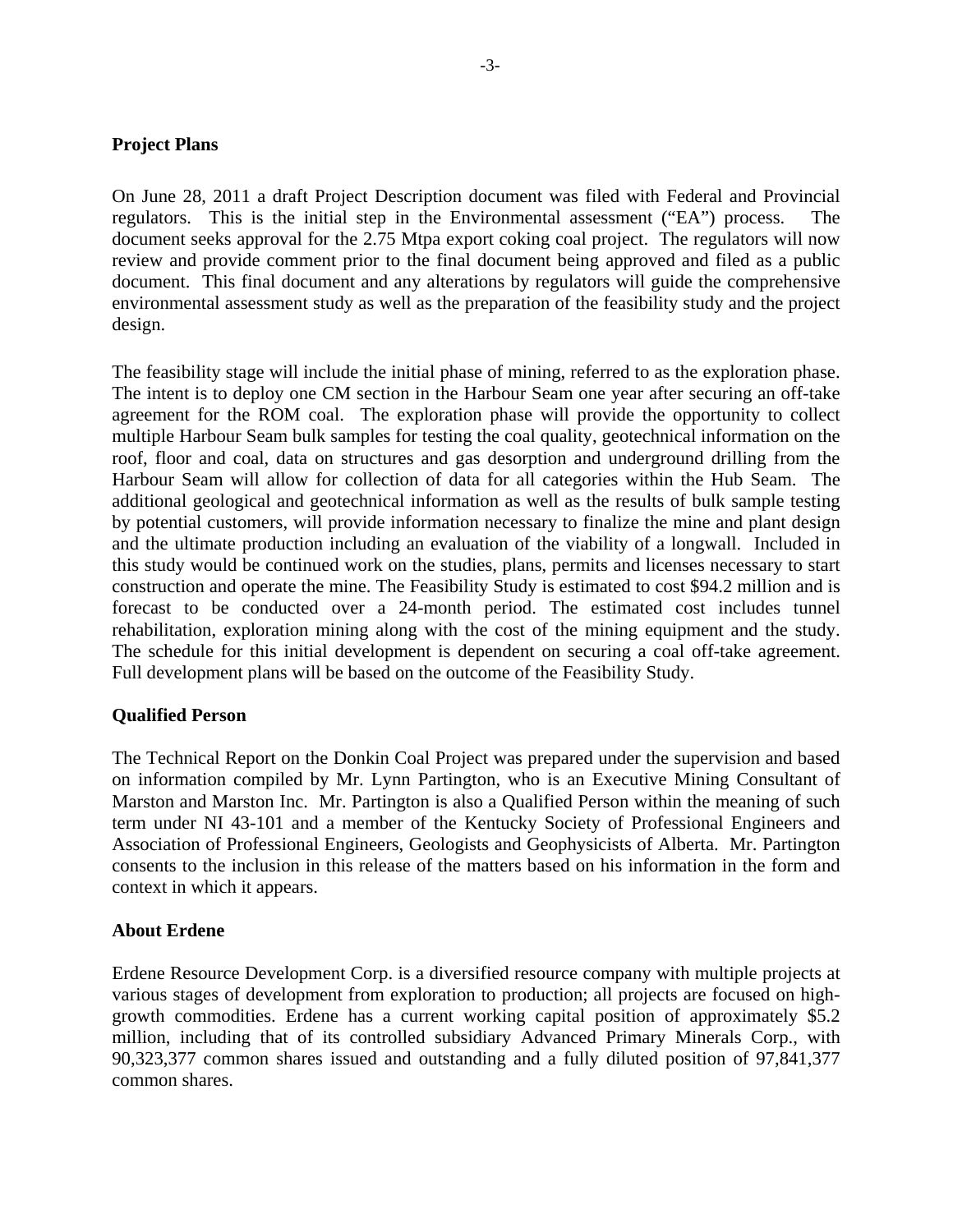#### **Forward-Looking Statements**

This news release contains or refers to "forward-looking information" within the meaning of applicable Canadian securities legislation. All statements in this release, other than statements of historical fact, which address activities, events or developments that Erdene believes, expects or anticipates will or may occur in the future are forward-looking information.

The forward-looking information in this news release is based on certain assumptions that Erdene believes are reasonable, including with respect to mineral reserves and resource estimates, the key assumptions and parameters on which such estimates are based, as set out in the Report, that the general business and economic conditions will not change in a material adverse manner, that financing will be available if and when needed and that Donkin will not experience any material accident, labour dispute or failure of plant or equipment.

The assumptions, estimates, expectations, analysis and opinions used in the Report are based on the information available to Xstrata, Erdene and Marston as of the date of this news release. Marston's assumptions and estimates are based on experience and perceptions of trends, current conditions and expected development as well as other factors that Marston believes are relevant and reasonable in the circumstances, but which may prove to be incorrect. In particular, assumptions have been made regarding a number of variables that impact Donkin and include, among other things, market prices for coal, exchange rates, estimated resource tonnages and coal quality, processing techniques, through-put rates, transportation charges, operating costs (including mining, processing and general administrative costs), capital costs and assumptions that all the necessary regulatory (including environmental) permits will be issued in respect of the project.

Readers are cautioned that the foregoing list is not exhaustive of all factors, variables and assumptions which may have been used in the Report. Although Erdene believes the expectations expressed in the Report and other forward looking statements are based on reasonable assumptions, there is no assurance that forward-looking information will prove to be accurate, as actual results and future events could differ materially from those anticipated in such information. Accordingly, such statements should not in any way be construed as guarantees of future performance as actual results or developments may differ materially from those forwardlooking statements and readers should not place undue reliance on this information

In addition, Erdene is subject to the risks inherent in the mineral exploration and development business as well as general economic and business conditions. Erdene's actual results, programs and financial position could differ materially from those anticipated in such forward-looking statements as a result of a number of factors, many of which are beyond the Company's control. These factors include, but are not necessarily limited to, results of the exploration activities and development of mineral properties, the interpretation of drilling results and other geological data, the uncertainties of resource estimations, receipt and security of mineral property titles, receipt of licenses required to conduct mining activities, country risks, project